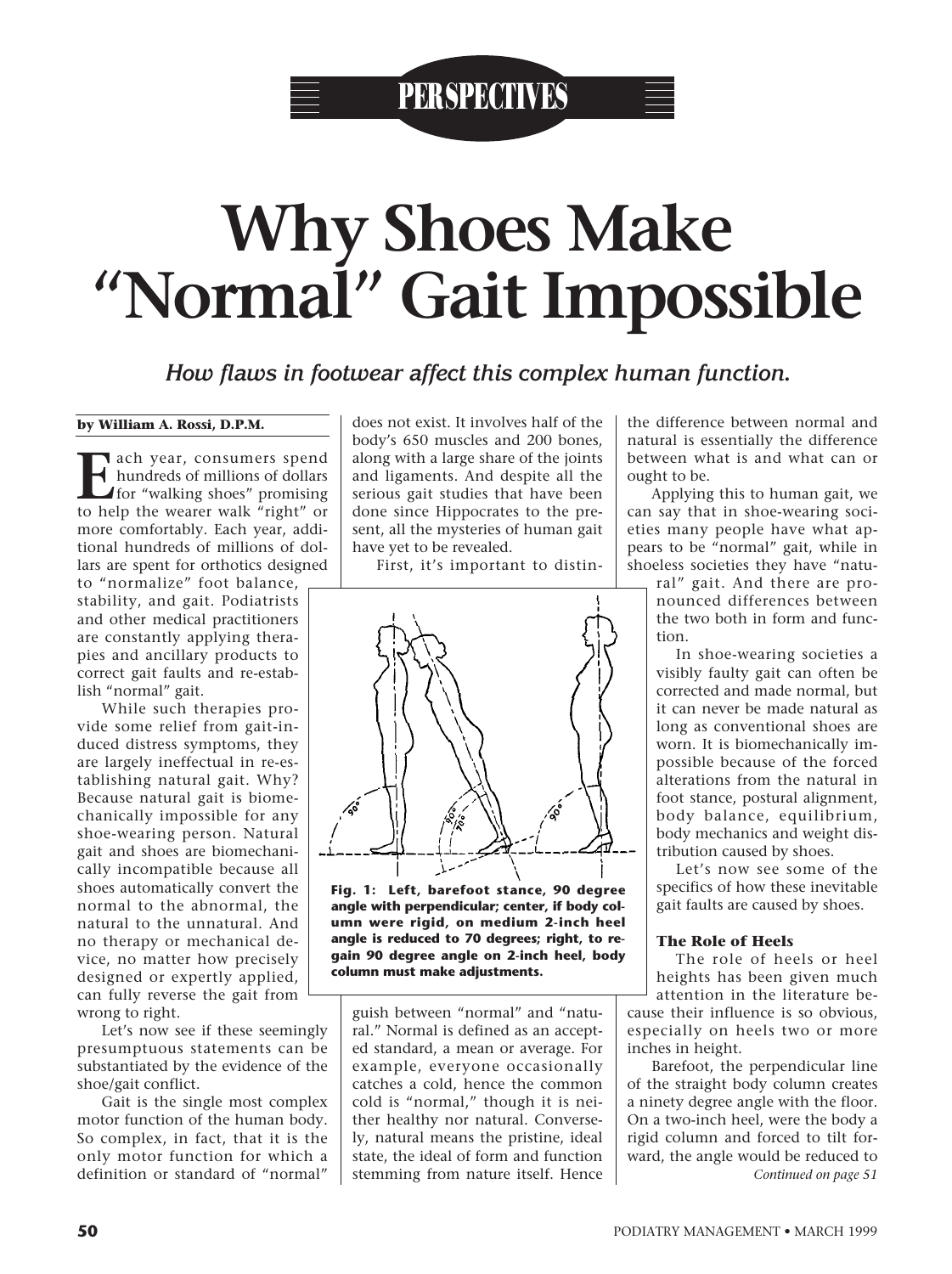seventy degrees, and to fifty-five degrees on a three-inch heel. Thus, for the body to maintain an erect position, a whole series of joint adjustments (ankle, knee, hip, spine, head) are required to regain and retain the erect stance. (Fig. 1)

In this reflex adjustment scores of body parts—bones, ligaments and joints, muscles and tendons—head to foot must instantly change position. If these adjustments are sustained over prolonged periods, or by habitual use of higher heels, as is not uncommon, the strains and stresses become chronic, causing or contributing to aches of legs, back and shoulders, fatigue, etc.

But the alterations are internal and organic, as well. For example, when standing barefoot, the anterior angle of the female pelvis is twenty-five degrees; on low, one-inch heels it increases to thirty degrees; on two-inch heels to forty-five degrees; on three-inch heels to sixty degrees (Fig. 3). Under these conditions, what happens to the pelvic and abdominal organs? Inevitably, these must shift position to adapt.

Does the wearing of low, oneinch "sensible" heels prevent these problems of postural adaptation? No. All the low heel does is lessen the intensity of the negative postural effects. Hence, the wearing of heels of any height automatically alters the natural erect state of the body column. (Note: millions of men habitually wear boots or shoes with heels one and a half to three inches in height, such as on western boots or elevator shoes.)

But shoe heels have other, lesserknown influences on gait. For example, any heel, low to high, requires a compensatory alteration or forward slant on the last, which is translated to the shoe. This slant is known as the "heel wedge angle." This is the slope or slant of the heel seat, rear to front, to compensate for the shoe heel height. The higher the heel, the greater the angle. (Figs. 4, 5)

On the bare foot there is no wedge angle. The bottom of the heel is on a level one hundred and eighty degrees, with body weight shared equally between heel and ball. In- *Continued on page 51*

**Fig. 2: Forward shift of falling body weight on leg and foot from barefoot (left) to medium heel (center) to high heel (right)**





**Fig. 3: Right, normal 30 degree angle of pelvis with barefoot stance; left, on medium heel height, pelvic angle increased to 45 degrees (and to 60 degrees on high heel).**

 $15<sup>o</sup>$ 

**Fig. 4: Wedge angle on medium (2-inch) heel. The higher the heel the greater the wedge angle, shifting body weight forward to the ball.**



**Fig. 5: Effect of wedge angle on Fig. 6 (below): Left, angle of foot on 2-1/2-inch heel.**

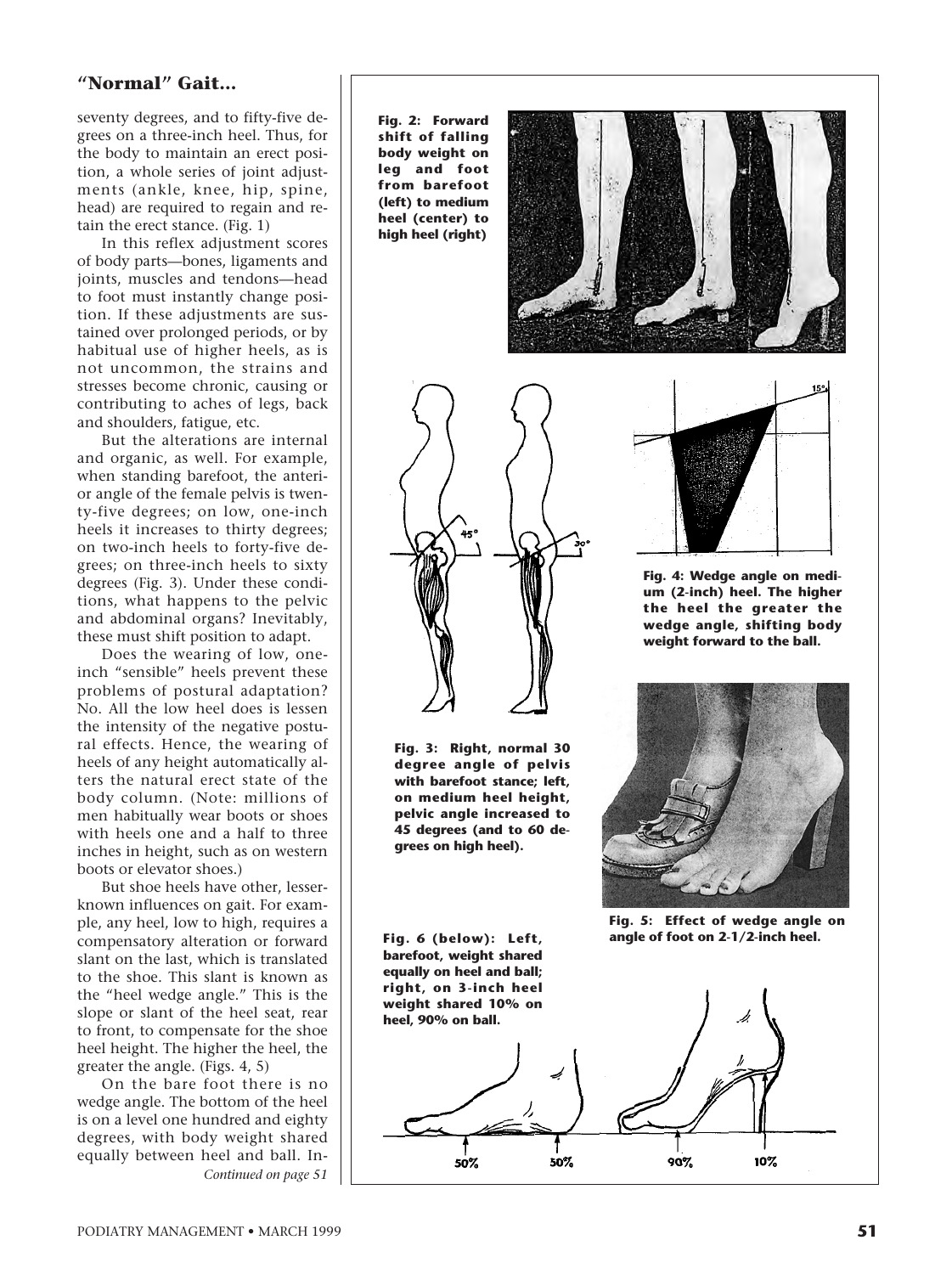side the heeled shoe the wedge angle shifts body weight forward so that on a low heel body weight is shared forty percent heel, sixty percent ball; and on a high heel ninety percent ball and ten percent heel. (Fig. 6).

Under these conditions the step sequence is no longer heel-to-ball-to toes and push-off, as with the bare foot. On heels two or more inches in height little weight is borne by the heel of the foot, and step pushoff is almost wholly from the ball.

On medium to higher heels, due to the reduced base of the heel toplift, the line of falling weight shifts, causing a wobbling of the less-secure ankle, which tilts medially. (Fig. 7). The shift in the body's center of gravity alters the equilibrium of the body column and prevents a natural step sequence.

One consequence is that heel *Continued on page 53*



**Fig. 12: Toe spring, the uptilt of toe end of the shoe; built into the last and transferred to the shoe.**

**3-inch heel.**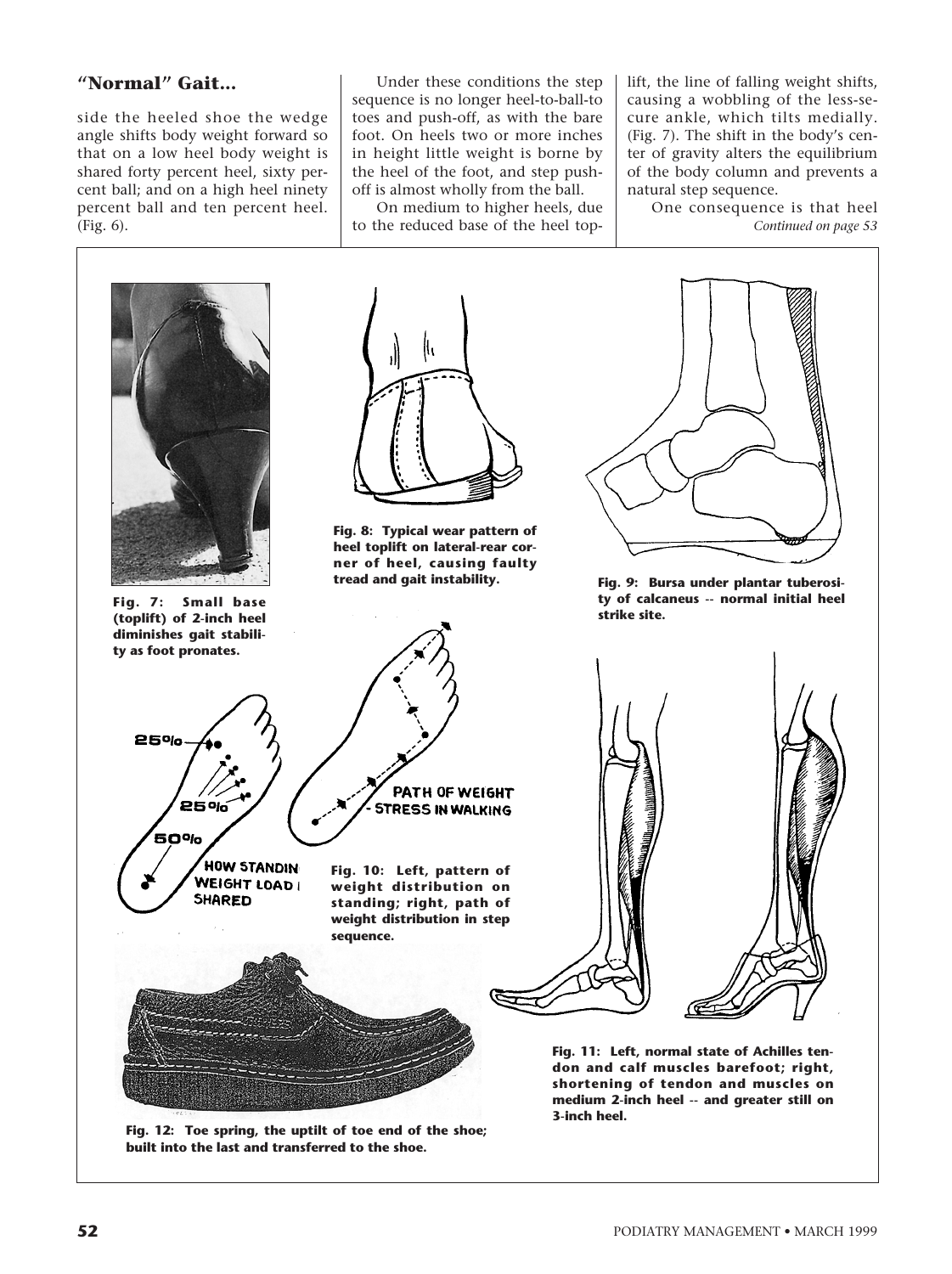strike moves to the lateral-rear corner of the heel toplift. (Fig. 8). This is not natural. The heel of the shoeless foot receives its initial heel strike not at the lateral-rear corner but in the center at the site of the plantar calcaneal tuberosity. (Fig. 9) The natural plantar path of the step sequence—heel to lateral border to ball to hallux and push-off (Fig. 10)—is forced to shift, further affecting natural gait.

Let's add one further influence of shoe heels, low to high. The shoe's elevated heel shortens the Achilles tendon and there is also an accompanying shortening of the calf muscles (Fig. 11). Both the tendon and the muscles are, of course, vital to step propulsion and gait stamina—which may help to explain the performance dominance of marathon runners from nations where the barefoot state is common from infancy to adulthood.

The heeled shoe "steals" much of this propulsive power from the tendon and leg muscles. This not only places more stress on them to achieve needed propulsion, but power must be borrowed from elsewhere knees, thigh muscles, hips, and trunk. A small army of anatomical reinforcements must come to the rescue of the handicapped tendon and calf muscles.

Thus a shoe heel of any height sets in motion a series of gait-negative consequences, making natural gait—meaning the barefoot form—impossible. But this is only the beginning.

#### **Toe Spring**

If you rest a shoe, new or old, on a table and view it in profile from the side, it reveals an up-tilt of the toe tip varying from five-eighths to one inch or more. More on worn shoes. This is known as "toe spring" and is built into the last (Fig. 12).

On the bare, natural foot the digits rest flat, their tips grasping the ground as an assist in step propulsion. (Fig.13) Inside the shoe, the digits are lifted slantwise off the ground, unable to fulfill their natural groundgrasping function.

So why is toe spring built into the last and shoe? To compensate for lack or absence of shoe flexibility at the ball. The toe spring creates a rocker effect on the shoe sole so that the shoe, instead of full flexing as it should, forces the foot to "roll" forward like the curved bottom of a rocking chair. The thicker the sole, such as on sneakers or work boots, or the stiffer the sole (such as on men's Goodyear welt wingtip brogues), the greater the toe spring needed because of lack of shoe flexibility.

With toe spring, the toes of the foot are constantly angled upward five to twenty degrees, depending upon the amount of shoe toe spring. Functionally, they are "forced out of business," denied much or all of their natural ground-grasping action and exercise so essential to exercising of the *whole* foot because 18 of the foot's 19 tendons are attached to the toes.

The combination of the up-tilted toes caused by the toe spring, and the down-slanted heel and foot caused by the heel wedge angle, create an angle apex at the *Continued on page 54*

**Fig. 13: Normal flat plane of digits, enabling them to fulfill natural ground-grasping action in**

**taking a step. They are spring of shoe.**

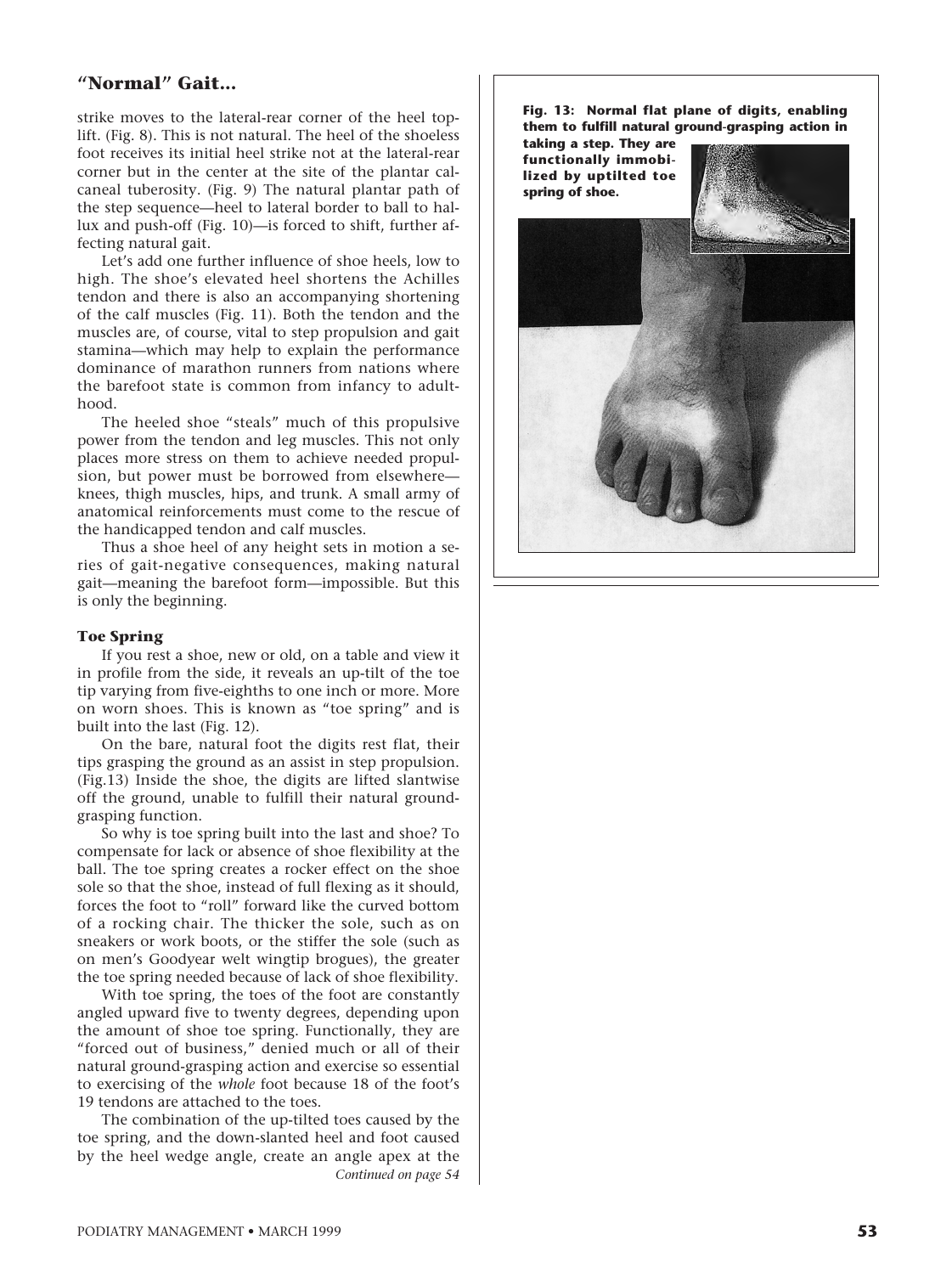ball where the two angles converge. The angle apex has a dagger-point effect on the ball (Fig. 14). This is certainly an important contributing cause of metatarsal stress symptoms and lesions.



**weight at "dagger point" at ball; center, concave bottom last across ball further accentuates weight focus on middle metatarsals; bottom, tread surface concentrated on center of ball.**



**Fig. 15: Left, normal straight axis of foot, divided into two equal longitudinal halves; center, corresponding straight-axis last (rare); right, inflare last, typical of most, conflicts with straight-axis foot.**

But equally important, the natural gait mechanics are affected. Because the hallux and other digits are largely immobilized by their uptilted position, the step propulsion must come almost wholly from the metatarsal heads. This not only imposes undue stress on the heads, but forces an unnatural alteration of the gait pattern itself.

#### **Gait Hazards of the Last**

The shoe's last, the form of mold over which the shoe is made, is not visible to the consumer, but it bears much influence on the shoe and gait. There are several built-in design faults with most commercial lasts, but two in particular have relevant influence on gait.

First, almost all shoe lasts are designed with inflare, whereas almost all feet are designed on a straight axis (Fig. 15). This automatically creates a biomechanical conflict between foot and last (or shoe) (Fig. 16). This is the prime reason why virtually all shoes go out of shape with wear—because foot and shoe are mismated. If, because of this conflict, the foot cannot function naturally inside the shoe, it cannot take a normal or natural step.

A second common fault of the last is the concavity at most lasts under and across the ball, which is automatically "inherited" by the shoe at the same site (Fig. 17).

Why are lasts made with a concavity under the ball? Tradition. About 80 years ago a shoe manufacturer discovered that the foot could be made to look smaller and trimmer by allowing it to "sink" into a cavity under the ball of the foot that no one would see—thus reducing the amount of foot volume visible above. It was so successful in its mission of smaller-looking feet that it was quickly adopted by other manufacturers. It has long since become a standard part of last design.

This cavity is further accentuated by the construction of the shoe itself, wherein the space between outsole and insole must be filled with a special filler material (ground cork, foam rubber, fiberglass, etc.). However, the combination of the foot's heat, moisture, and pressure forces the filler material to compress *Continued on page 55*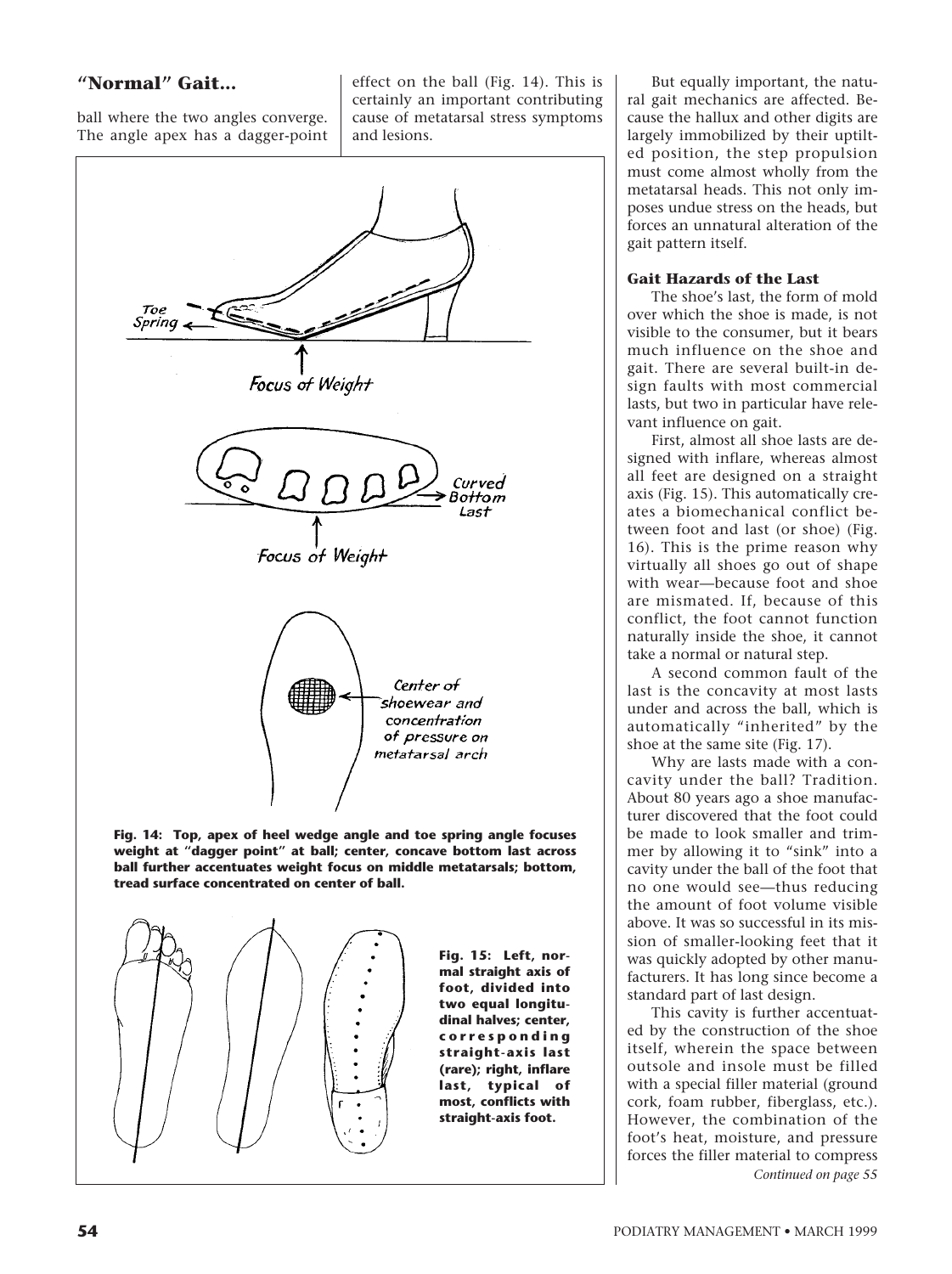

**Fig. 16: Left, foot in straight-axis shoe; center, foot in inflare or crooked-axis shoe (most common); right, consequence of straight-axis foot in inflared or crooked-axis shoe.**



**Fig. 17: Left, concave-bottom last (common) causing "falling" of middle metatarsal heads; right, flat-bottom last (rare) allowing normal flat plane of metatarsal heads.**



**B) metatarsal heads assume normal flat plane; C) compression of bottom filler with wear creates filler "creep" and concavity: D) metatarsal heads sink into cavity to cause "fallen" metatarsal arch: E) metatarsal pad fills cavity and returns heads to normal flat plane.**

*Continued on page 56*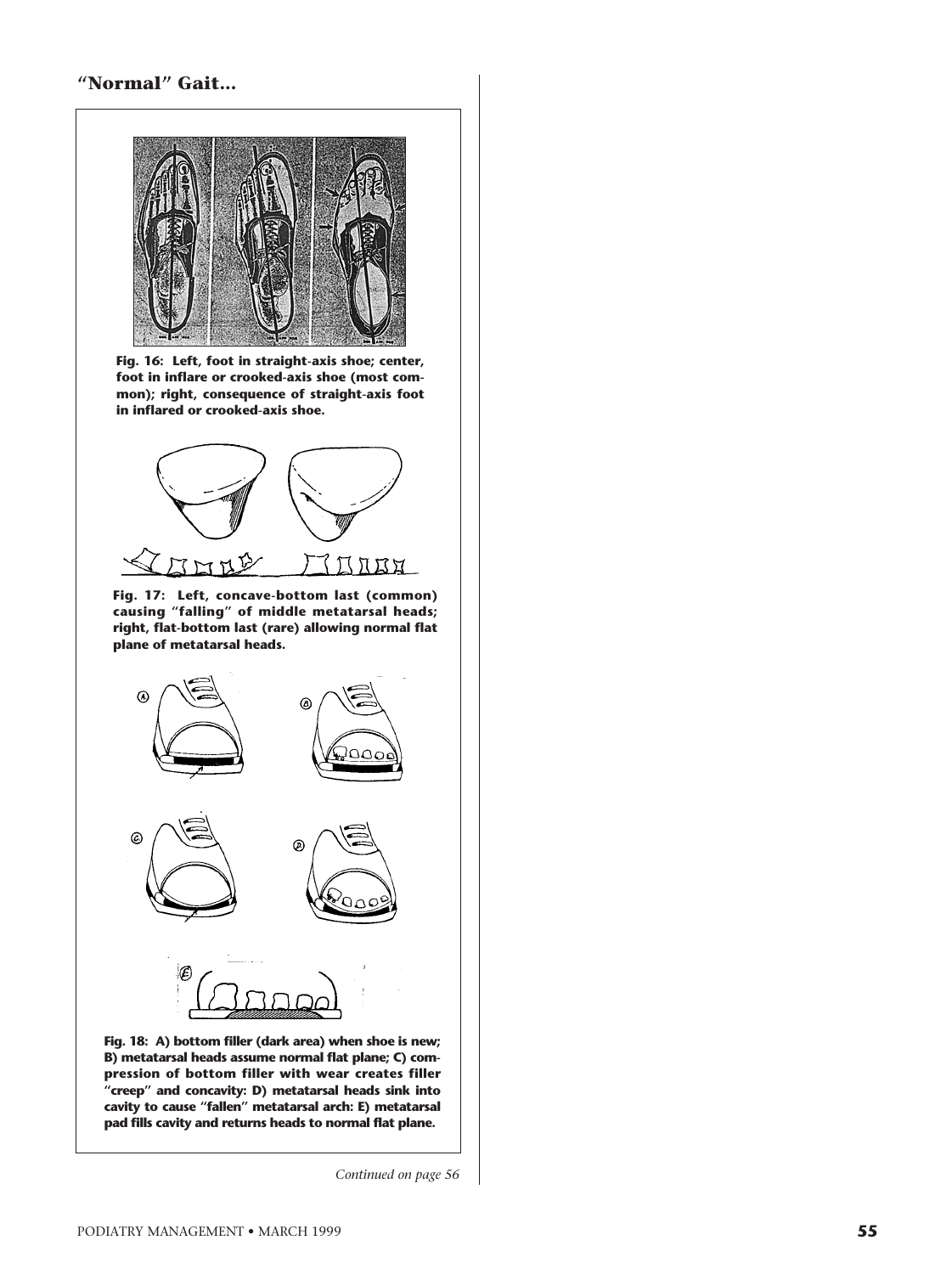and "creep," deforming its original flat surface (Fig. 18)

The combination of the concave-bottom last at the ball and the compression and creep of the filler material sinking into the cavity, creates a sinkhole into which the three middle metatarsal heads fall as the first and fifth heads rise on the rim. We thus have the classic "fallen" metatarsal arch. The application of a metatarsal pad, whether in the shoe or via an orthotic or strapping, provides relief—*not* because it "raises" the arch but simply by filling in the cavity and returning the heads to their natural level plane (Fig. 18).

Thus the important role of the metatarsal heads as a fulcrum and the toes as grasping-gripping mechanisms for step propulsion is seriously diminished. The step push-off is now almost entirely from the ball, and weakly so because the metatarsal heads are pushing from a cavity rather than from a flat surface. (Fig 19) A propulsive energy must now be drawn from other sources —legs, thighs, hips, the forward tilt of the trunk and shoulders—with undue strain on all those body sectors. The gait loses natural form and function.

#### **Shoe Flexibility**

On taking a step, the foot normally flexes approximately 54 degrees at the ball on the bare foot (Fig.20).

But all shoes flex 30 to 80 percent less than normal at the ball. (Fig. 20) This obviously creates flex resistance for

the foot by the shoe. The foot must now work harder to take each of its approximately eight thousand daily steps. The required extra energy imposes undue strain and fatigue on

*Any heel, low to high, requires a compensatory alteration or forward slant on the last, which is translated to the shoe. This slant is known as the "heel wedge angle."*

the foot.

Why are most shoes inflexible? First, the average shoe bottom consists of several layers of materials or components: outsole, midsole, insole, sock liner, filler materials, cushioning. This multiple-layered

sandwich poses a formidable challenge to bending or flexing. Second, many types of footwear—athletic, sneakers, work and outdoor boots, walking, casual, etc.—have thick soles which add further to inflexibility.

Many elderly people whose feet have lost elastici-

ty and flexibility over the many years of shoe wearing have difficulty climbing or descending stairs. They must use stair rails for pull-up power and security.

The National Safety council reports that in 1994 (latest figures) 13,500 fatalities occurred from stair falls—and 2,500 of the victims were over age 65. An even greater number of casualties from stair falls resulted in serious injuries (fractures, sprains, etc.), occurring with people of all ages. Climbing and descending stairs requires both foot flexibility and the lift power from the Achilles tendon and calf muscles. If both have been diminished and handicapped by habitual shoe wearing, then the stability and security of the gait itself are diminished and handicapped.

Most people, including medical practitioners and shoe people, test for shoe flexibility in a wrong manner, by grasping the shoe at both ends and bending the sole. But that flexes the shoe *behind* instead of *at* the ball. If the foot were flexed in the same manner, the five metatarsals would be fractured. (Fig. 21)

To properly test for flexing, rest the shoe sole down on a table or counter. Insert one hand inside, using a couple of fingers to press down on the ball. With a finger of the other hand, lift the toe tip of the *Continued on page 58*



**Fig. 19: Not uncommon consequence of insole depression under ball caused by compression of bottom filler and concave bottom of last.**



**Fig. 20: Left, normal 55 degree angle of foot flexed for step pushoff; right, typical 25 degree flex angle of shoe, creating flex resistance and energy strain for the foot.**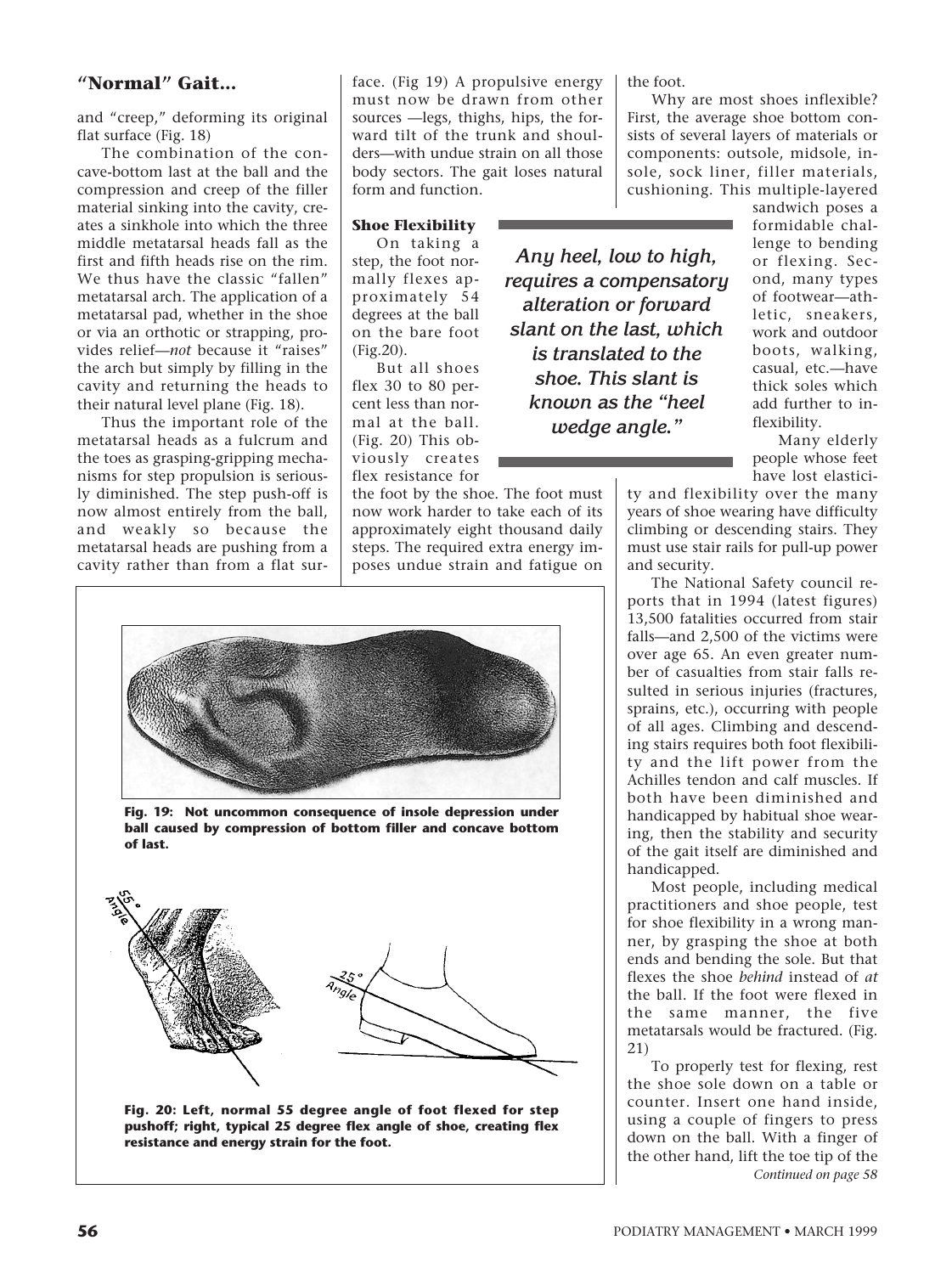shoe. If the toe end, tip to ball, lifts easily, the shoe is flexible. The degree to which it resists toe lift is the degree to which it is inflexible. (Fig. 22)

The more inflexible the shoe, the more flat-footed the gait manner. With inflexible or semi-flexible shoes (which include most) the step push-off is almost wholly from the ball, thus fulfilling only half to three-fourths of the natural step sequence.

#### **Shoe Weight**

Most shoes weigh too much. The average pair of dress shoes weighs about 34 ounces; a pair of wingtip brogues about 44 ounces; some work and outdoor boots up to 60 ounces or more. Women's dress and casual shoes average 16-24 ounces a pair; women's boots about 32 ounces.

A lightweight pair of 16-ounce shoes amounts to a cumulative four *tons* of foot-lift load daily (16 ounces times 6,000 foot-lift steps). If the shoes weigh 32 ounces, daily footlift load is eight tons; 44 ounces adds up to 11 tons a day. Every added four ounces of shoe weight adds another one ton to foot-lift load.

These foot lift loads impose an

energy drain not only on the foot but the whole body. It is a common though little recognized source of foot and body fatigue which is why, after a long day on one's feet, one arrives home feeling "dog-tired" and kicks off one's shoes.

You can walk several miles carry-

ing a four-pound weight on each shoulder. But you can barely manage 100 yards with the same weight attached to each foot. The reason is simple physics: the farther the load from the center of gravity, the heavier the energy and "lift" strain.

No footwear,

with certain exceptions, should weigh more than 12 ounces a pair for women, 16-18 ounces for men.

Excessive shoe weight forces an alteration of natural gait form. The drag effect and energy drain of the shoes creates alterations in the natural step sequence—a smooth, easy movement heel to lateral border to ball to toes is disrupted. The common descriptive expression "dragging one's feet" aptly applies here.

*Snug or narrow fit has a negative effect on gait because the natural expansion of the foot with each weightbearing step is prevented.*

**Shoe Fit**

There is substantial and incontestable evidence that no commercial footwear fits properly, regardless of type, brand, style, or price. This is because of a combination of inherent faults in the lasts, shoe design and construction. Even the shoe sizing system itself is riddled with

> faults (we are, incredibly, still using the "system" introduced 630 years ago and "updated" 117 years ago).

> One example is width fit. A recent study was conducted by Dr. Francesca M. Thompson, chief of the Adult Orthopedic Clinics at St. Luke's Hos-

pital, New York, involving several hundred women. The average measurement across the ball of the foot was 3.66 inches, but the shoe measurement at the same site measured less than three inches. Thus, almost all were wearing shoes 20 percent too narrow at the ball (Fig. 23)

Too-narrow or "snug" width fit occurs with about 90 percent of men's and women's shoes alike. In *Continued on page 59*

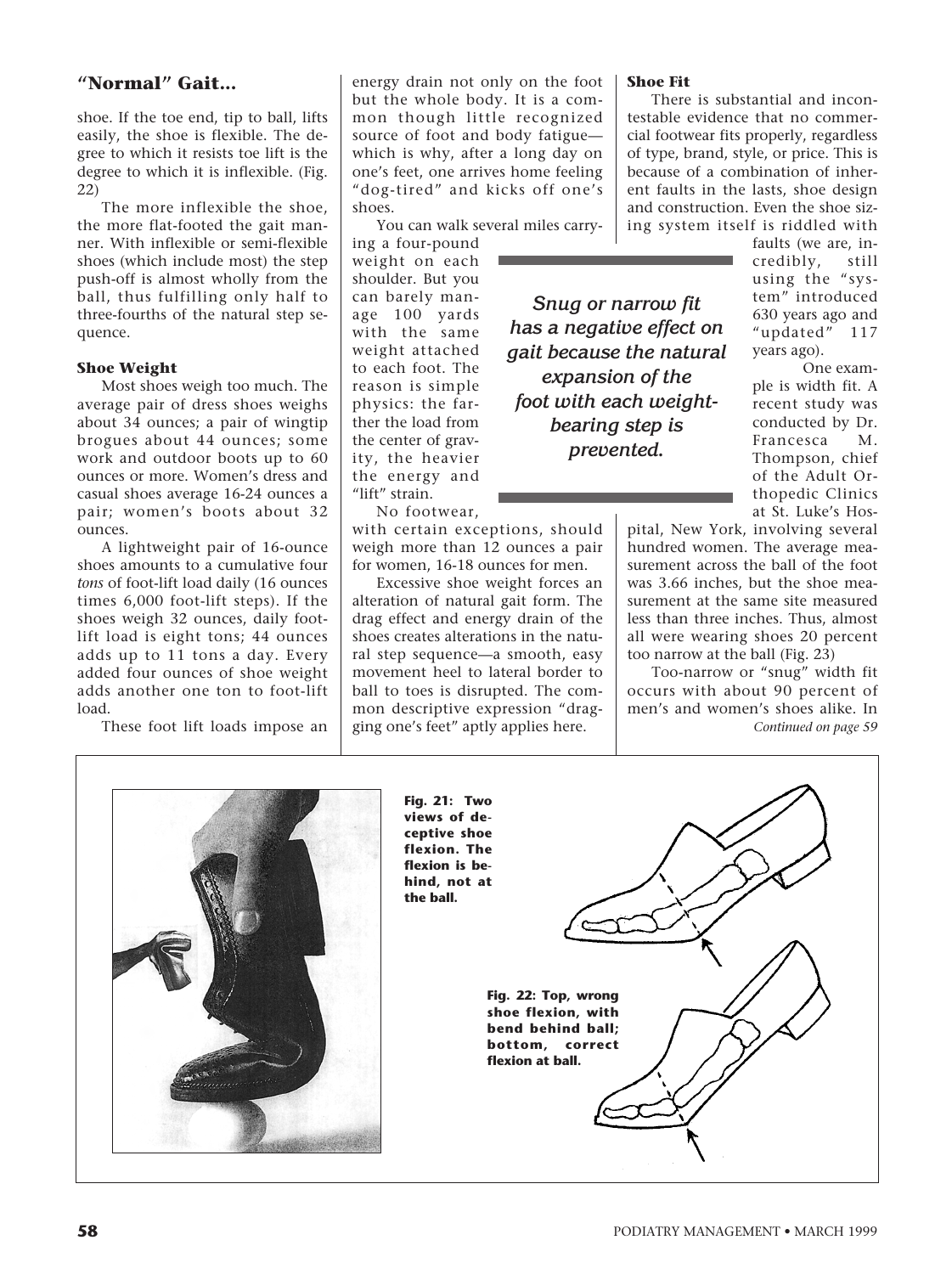PODIATRY MANAGEMENT • MARCH 1999 **59**

the stores it has long been the contention that snug fit is right because the foot needs "support" and also because the snug fit allows the shoe to "conform" to the foot with wear. It is also regarded as proper fit by most doctors and consumers.

Snug or narrow fit has a negative effect on gait because the natural expansion of the foot with each weightbearing step is prevented. The normal plantar surface at the ball is diminished, affecting foot balance and the security of the gait itself.

#### **Reduced Foot Tread**

One of the most insidious of the numerous negative effects of footwear on gait is loss of foot tread surface. With the shod foot, 50 to 65 percent of the foot's natural tread surface is lost. This is easily seen by examining

the sole surface of a worn shoe. Most of the wear is concentrated at the rear-outer corner of the heel top-lift and the center or medial undersurface of the ball. The rest of the sole is usually unworn or only slightly worn. A footprint will show 50 to 70 percent greater tread surface.

*Throughout all history to the present, nobody has yet designed an ideal shoe while at the same time providing the esthetics and styling desired by consumers.*

**"Normal" Gait...** The same of the Under these conditions we automatically have an unbalanced foot receiving excessive strain on small portions receiving the brunt of the wear. It is impossible for such a foot to "walk right," meaning with natural function and full tread.

A dog (or any other four-footed animal) has a much

greater and more stable base beneath its body than does a human (Fig. 24). We humans stand erect with a relatively tiny base beneath us and with the center of gravity about hip high. The dog has a much lower center of gravity, plus a much larger base area beneath its body balanced on four legs.

It's the difference between balancing a small cube in the palm of your hand, then trying to balance a long, thin pencil on its end in the same manner. This is why half of the body's 650 muscles and 208 bones (plus most of its joints and ligaments)

are required just to stand and walk. They are necessary to keep that long pole of body erect.

To further jeopardize this fragile balance of the body column by denying it half or more of its base tread surface is pushing the biomechanics of gait to ex-*Continued on page 60*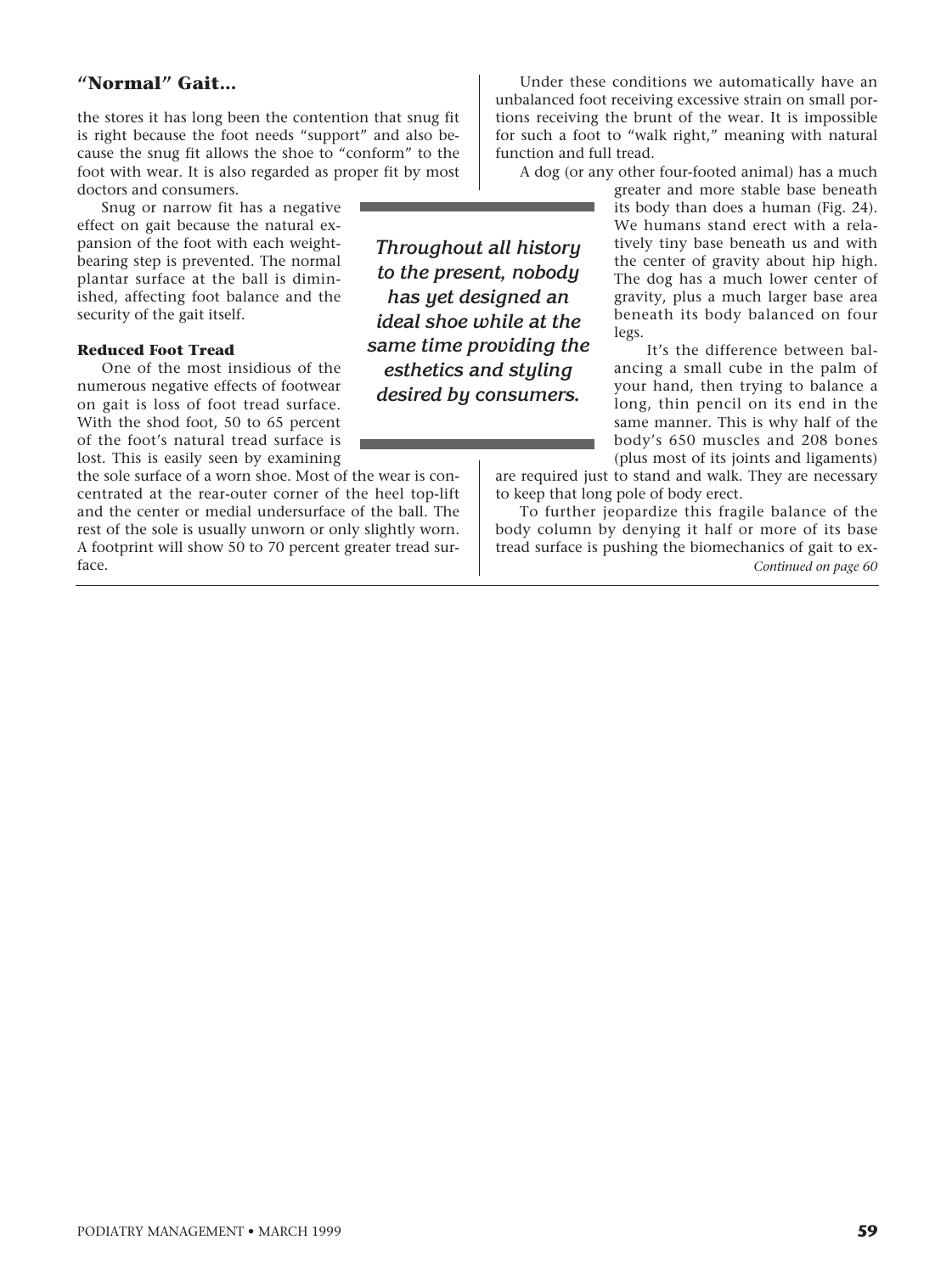tremes of risk. Yet, that is exactly what happens because of the various tread faults of the shoes we wear.

#### **Sensory Response**

Podiatry, unfortunately, along with all the other medical specialties, has given little attention to the role of the earth's bioelectromagnetic forces relative to sensory response of the foot, which bear enormous influence on gait. It is a field begging investigation by podiatry, because the foot is so intimately involved.

The soles and tips of the toes contain over 200,000 nerve endings, perhaps the densest concentration to be found anywhere of comparable size on the body. Our nerve-dense soles are our only tactile contact with the physical world around us. Without them we would lose equilibrium and become disoriented. If the paws or feet of any animal were "desensitized," the animal could not survive in its natural environment for an hour.

Says orthopedist Philip Lewin, "The foot is the vital link between



**Fig. 23: Foot inside snug-fit shoe. Whole lateral rim of metatarsals and digits are pushed in by shoe, depriving them of normal function.**



the person and the earth, the vital reality of his day-to-day existence." City College of New York anatomists Todd R. Olson and Michael E. Seidel write, "Because the sole is so abundantly supplied with tactile sensory nerve endings, we use our feet to furnish the brain with considerable information about our immediate environment."

Thus there is a sensory foot/body, foot/brain connection vital to body stability, equilibrium, and gait.

Yet, much of it is denied us because of our thick-layered, inflexible shoes that shut off a considerable amount of this electromagnetic inflow and our sensory response to it. B. T. Renbourne, M.D., of England's Brookside Hospital, has done considerable research in this field. He writes, "Modern shoes give good wear, but they also impair the foot's sensory response to the ground and earth, affecting the reflex action of the foot and leg muscles in gait. This sensory foot contact is essential for stable, surefooted walking."

It is well known by both common experience and clinical test-

ing that infants are able to walk with much more confidence and stability barefoot than with shoes on. In fact, the same can be said of adults. This is not only because of the foot's biomechanics (flexing, toe grasping, heel-to-toe step sequence, etc.), but also because of the neural energy assist from the sensory response.

However, when several layers of shoe bottom materials are packed between foot and ground, a certain amount of sensory blockage is inevitable, and the gait loses some of its natural energies and functional efficiency.

#### **The Role of Orthotics**

The foregoing comments concerning natural human gait require a completely fresh perspective concerning the use of foot orthotics—especially those designed to establish or re-establish "normal" foot balance and stability of gait.

To put the conclusion first: natural gait is impossible for the shoewearing foot—at least shoes as traditionally designed and constructed. And it is equally impossible for any *Continued on page 61*